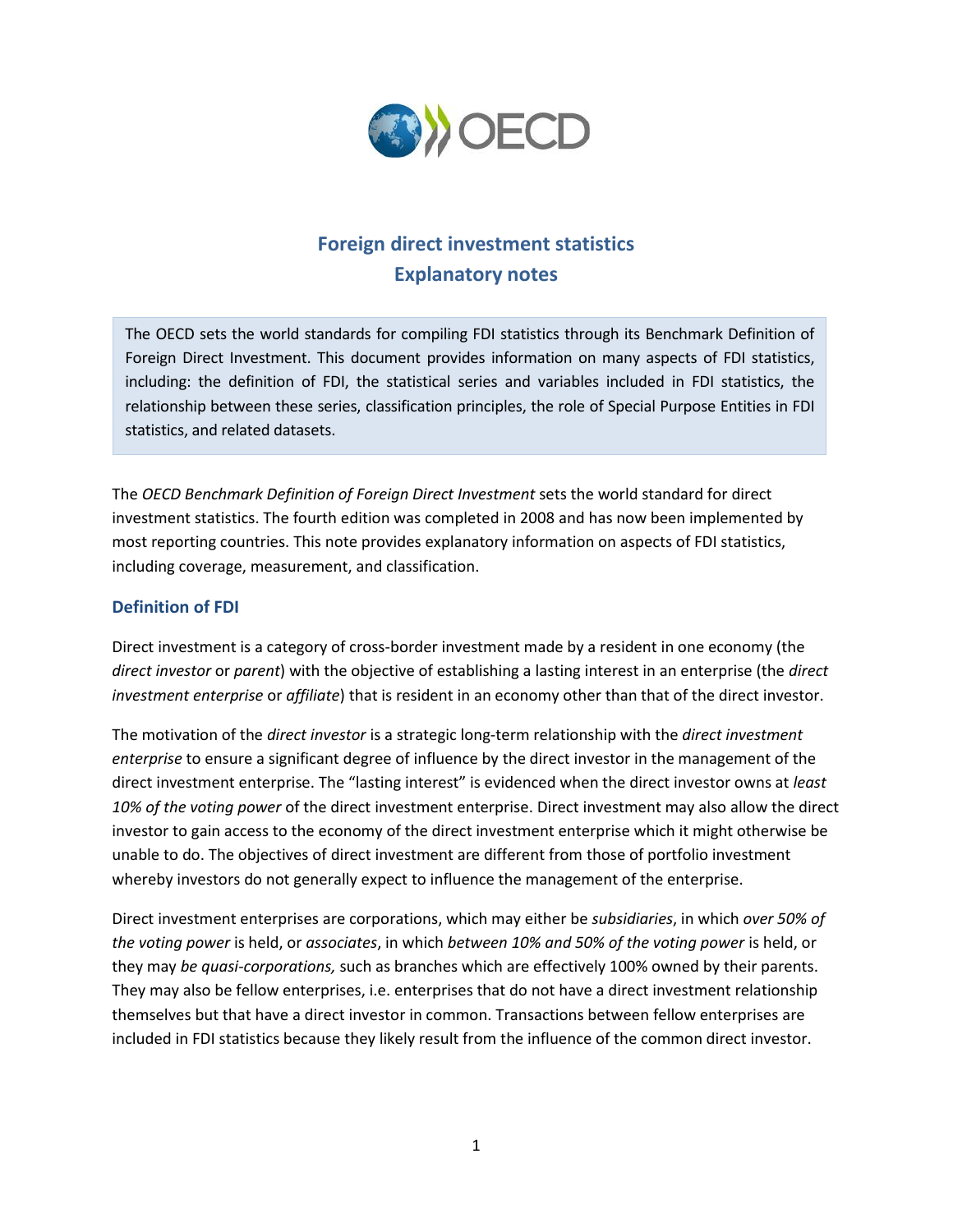The relationship between the direct investor and its direct investment enterprises may be complex and bear little or no relationship to management structures. Direct investment relationships are identified according to the criteria of the *Framework for Direct Investment Relationships (FDIR)*.

## **FDI statistical series**

Direct investment statistics cover all *cross-border transactions and positions between enterprises which are in a foreign direct investment relationship* as defined in the FDIR. FDI statistics include:

- 1) direct investment positions (stocks)
	- a. equity
	- b. debt (intercompany loans)
- 2) direct investment income flows
	- a. dividends and distributed branch profits
	- b. reinvested earnings
	- c. income on debt (interest)
- 3) direct investment financial flows
	- a. equity
	- b. reinvestment of earnings
	- c. debt

*Equity* includes *common and preferred shares* (exclusive of non-participating preference shares which should be included under debt), *reserves*, capital contributions and *reinvestment of earnings*. *Dividends*, distributed branch earnings, *reinvested earnings* and *undistributed branch earnings* are components of FDI income on equity.

*Debt instruments* include marketable securities such as bonds, debentures, commercial paper, promissory notes, non-participating preference shares and other tradable non-equity securities as well as loans, deposits, trade credit and other accounts payable/receivable. The interest returns on these instruments are included in FDI income on debt.

FDI financial transactions may be negative for three reasons. First, if there is disinvestment in assets that is, the direct investor sells its interest in a direct investment enterprise to a third party or back to the direct investment enterprise. Second, if the parent borrowed money from its affiliate or if the affiliate paid off a loan from its direct investor. Third, if reinvested earnings are negative. Reinvested earnings are negative if the affiliate loses money or if the dividends paid out to the direct investor are greater than the income recorded in that period.

Negative FDI positions largely result when the loans from the affiliate to its parent exceed the loans and equity capital given by the parent to the affiliate. This is most likely to occur when FDI statistics are presented by partner country.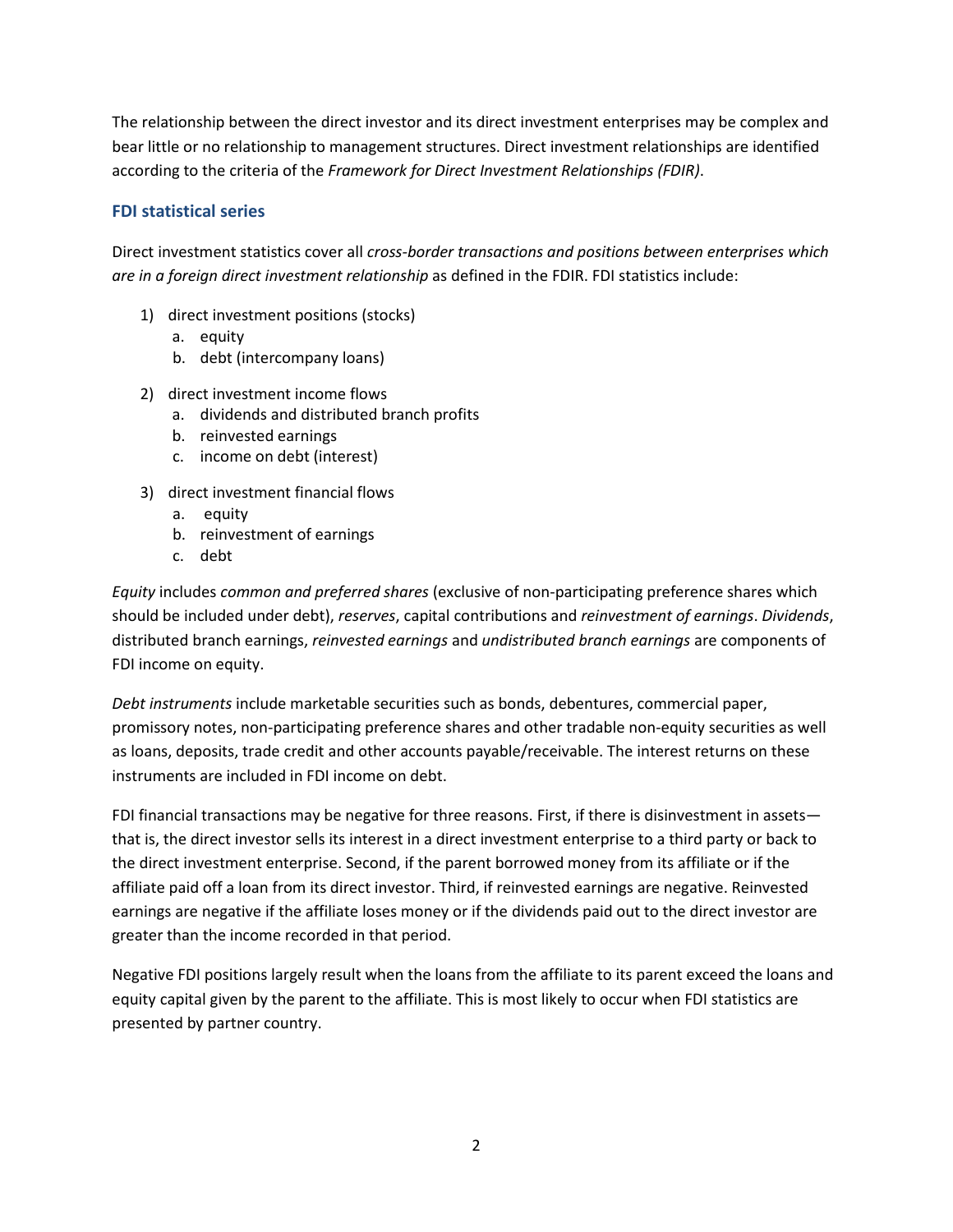#### **Relationship between FDI Series**

FDI financial transactions are cross-border transactions between affiliated parties recorded during the reference period (typically year or quarter). FDI positions represent the value of the stock of direct investments held at the end of the reference period (typically year or quarter). The change in direct investment positions from one period to the next is equal to the value of financial transactions recorded during the period plus other changes in prices, exchange rates, and volume. FDI income data are closely linked to the stocks of investments and are used for analysis of the productivity of the investment and calculation of the rate of return on the total funds invested.

#### **Measurement principles**

BMD4 recommends that aggregate FDI statistics, which are included in Balance of Payments and International Investment Position accounts, be presented according to the asset/liability principle. On an asset/liability basis, direct investment statistics are organized according to whether the investment relates to an asset or a liability for the country compiling the statistics. For example, a country's assets include equity investments by parent companies resident in that country in their foreign affiliates because those investments are claims that they have on assets in foreign countries. Similarly, a country's liabilities include foreign parents' equity investments in affiliates resident in that country because those investments represent claims that foreigners have on assets in the reporting country. It is recommended that aggregate FDI statistics be recorded on the asset/liability basis to make FDI statistics consistent with other macroeconomic statistics.

BMD4 recommend that detailed statistics by partner country and by industry be presented according to the directional principle. Under the directional presentation, the direct investment flows and positions are organized according to the direction of the investment for the reporting economy—either outward or inward. So, for a particular country, all flows and positions of direct investors resident in that economy are shown under outward investment and all flows and positions for direct investment enterprises resident in that economy are shown under inward investment. The directional principle is most appropriate for studying the nature and motivations of foreign direct investment.

Differences between directional and asset/liability measures of FDI can be quite large in specific countries or in specific time periods. While the same flows are covered by the measures, the different ways they are classified and combined explain the differences. Specifically, the differences between the two measures depend on the size and direction of reverse investment. Reverse investment is when an affiliate invests in its parent. Under the directional presentation, reverse investment is subtracted to derive the amount of total outward or inward investment of the reporting country. So, if a resident parent borrows money from one of its foreign affiliates, this is subtracted in calculating the reporting country's outward investment because it reduces the amount of money that that country's parents have invested in their foreign affiliates. Under the asset/liability presentation, it is recorded as a liability of the reporting country.

*Market value* is the preferred conceptual basis to measure both direct investment positions and transactions (flows).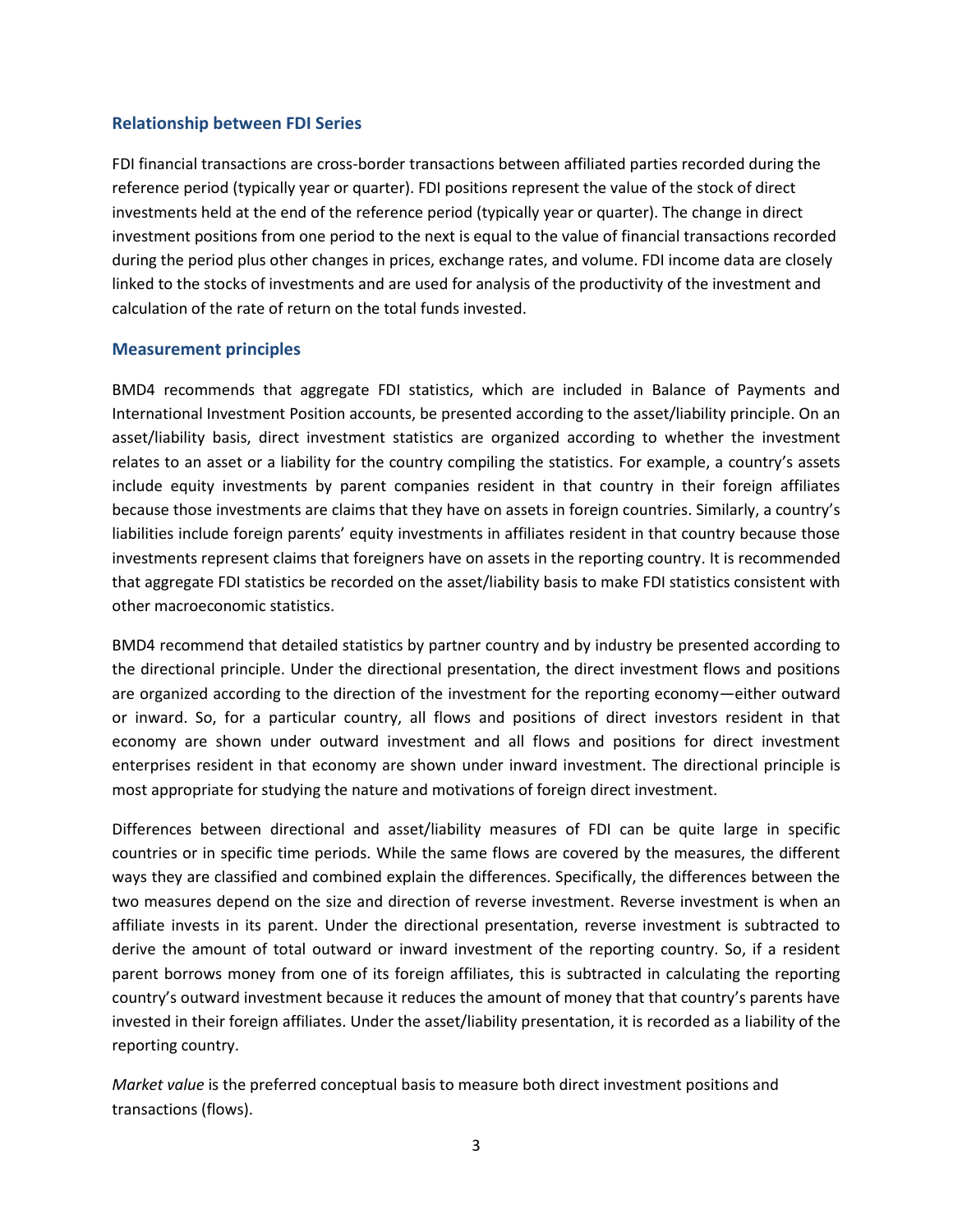## **Classification principles**

#### **By economic activity**

The recommendation is to provide inward and outward FDI data on the basis of the economic activity of both the affiliate and that of the parent. However, if this is not feasible, it is recommended that the priority is to compile the data according to the activity of the affiliate, for both inward and outward investments (i.e. economic activity of the resident affiliate for inward investment and that of the nonresident affiliate for outward investment).

#### **By partner country**

Standard FDI statistics are classified by the country of the immediate partner country, which shows the immediate source of funding but may not show the country of the investor who controls the investment. To show the latter, countries can compile a supplemental series of the inward investment position by ultimate investing country. These statistics show the country of the direct investor who ultimately controls the investment and, thus, bears the risks and reaps the rewards of the investment. This presentation can result in substantial changes in the distribution of inward positions by country.

The ultimate investor is identified by proceeding up the immediate direct investor's ownership chain until an enterprise is reached that is not controlled by another entity (that is, more than 50 percent of the voting power is not owned by another entity). If there is no enterprise that controls the immediate direct investor, then the immediate direct investor is the ultimate investor. To convert from the standard presentation by immediate investing country, the entire FDI position attributed to the immediate direct investor is moved from its country to the country of the ultimate investor.

Unlike the presentation by immediate direct investor, the presentation by UIC can show inward investment controlled by investors in the reporting economy; this is inward FDI resulting from roundtripping. Round-tripping is when funds that have been channelled abroad by resident investors are returned to the domestic economy in the form of direct investment. It is of interest to know how important round-tripping is to the total inward FDI in a country because it can be that round-tripping is not genuine FDI into an economy.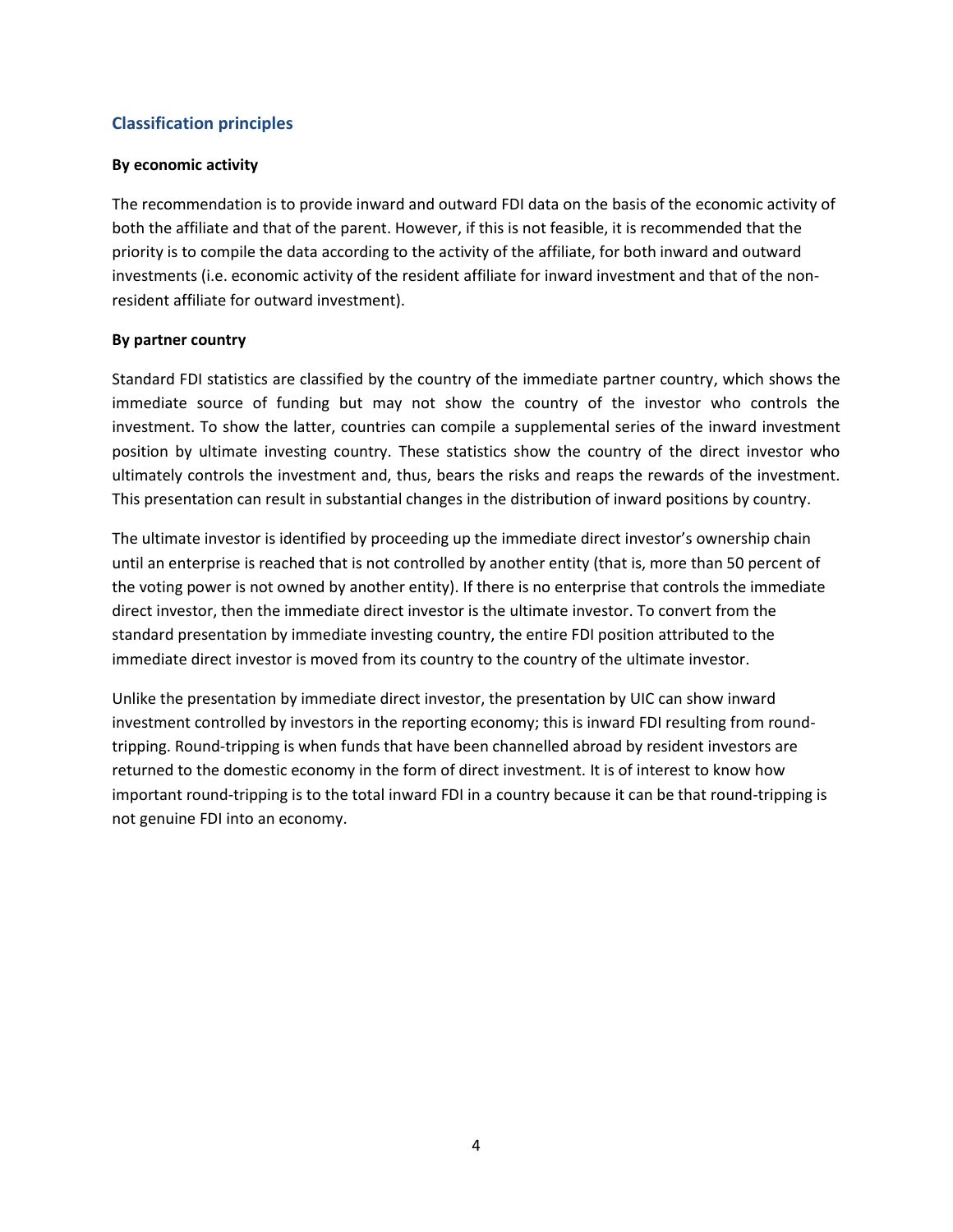Composition of geographical aggregates:

| European Union- EU (28)                                                             | Austria, Belgium, Bulgaria, Croatia, Cyprus <sup>1</sup> , Czech Republic,<br>Denmark, Estonia, Finland, France, Germany, Greece, Hungary,<br>Ireland, Italy, Latvia, Lithuania, Luxembourg, Malta,<br>Netherlands, Romania, Poland, Portugal, Slovak Republic,<br>Slovenia, Spain, Sweden, United Kingdom                                                       |
|-------------------------------------------------------------------------------------|------------------------------------------------------------------------------------------------------------------------------------------------------------------------------------------------------------------------------------------------------------------------------------------------------------------------------------------------------------------|
| Organisation for Economic Co-<br>operation and Development - OECD<br>countries (34) | Australia, Austria, Belgium, Canada, Chile, Czech Republic,<br>Denmark, Estonia, Finland, France, Germany, Greece, Hungary,<br>Iceland, Ireland, Israel <sup>2</sup> , Italy, Japan, Korea, Luxembourg,<br>Mexico, Netherlands, New Zealand, Norway, Poland, Portugal,<br>Slovak Republic, Spain, Sweden, Switzerland, Turkey, United<br>Kingdom, United States. |
| G20 countries                                                                       | Argentina, Australia, Brazil, Canada, China, France, Germany,<br>India, Indonesia, Italy, Japan, Korea, Mexico, Russia, Saudi<br>Arabia, South Africa, Turkey, United Kingdom, United States.                                                                                                                                                                    |
| <b>Total World</b>                                                                  | Estimates derived from IMF statistics based on data reported by<br>its members.                                                                                                                                                                                                                                                                                  |

# **Role of special purpose entities**

The financing structures of multinational enterprises (MNEs) have grown more complex over time in response to several factors, including the need to manage global production networks and the desire to reduce tax and regulatory burdens. These complex structures often involve the use of special purpose entities (SPEs) to channel investments through several countries before reaching their final destinations. The existence of SPEs is one important factor that can distort FDI statistics. First, transactions by SPEs inflate the FDI flows into and out of the country where they are located as investment passes through via SPEs to its ultimate destination. Second, SPEs can distort the geographic distribution of FDI statistics for countries that host a significant number of them because it can appear they are receiving investment

 $\frac{1}{1}$ Footnote by Turkey: The information in this document with reference to "Cyprus" relates to the southern part of the Island. There is no single authority representing both Turkish and Greek Cypriot people on the Island. Turkey recognises the Turkish Republic of Northern Cyprus (TRNC). Until a lasting and equitable solution is found within the context of the United Nations, Turkey shall preserve its position concerning the "Cyprus issue".

Footnote by all European Union member States of the OECD and the European Commission: The Republic of Cyprus is recognized by all members of the United Nations with the exception of Turkey. The information in this document relates to the area under the effective control of the Government of the Republic of Cyprus.

<sup>2</sup> The statistical data for Israel are supplied by and under the responsibility of the relevant Israeli authorities. The use of such data by the OECD is without prejudice to the status of the Golan Heights, East Jerusalem and Israeli settlements in the West Bank under the terms of international law.